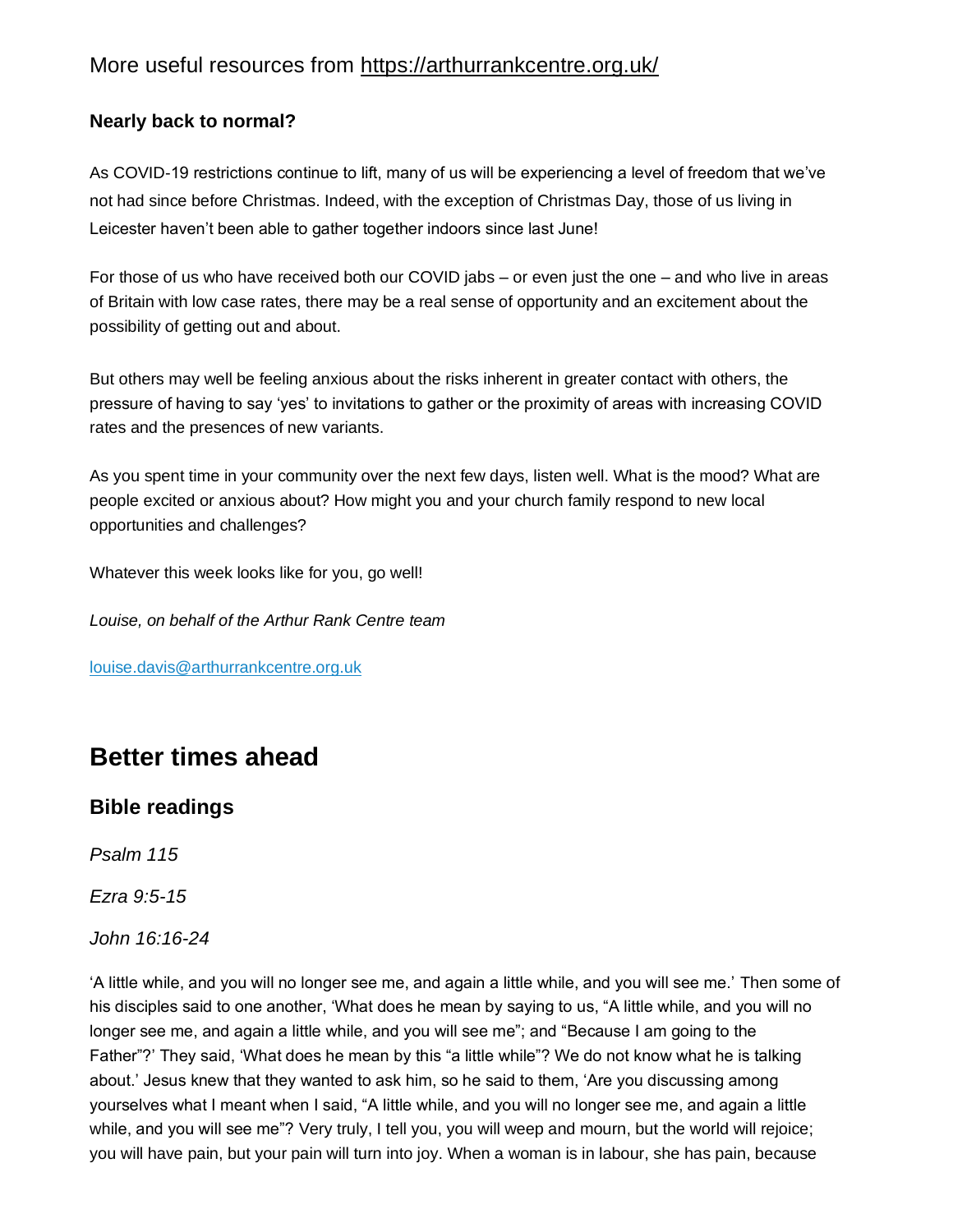her hour has come. But when her child is born, she no longer remembers the anguish because of the joy of having brought a human being into the world. So you have pain now; but I will see you again, and your hearts will rejoice, and no one will take your joy from you. On that day you will ask nothing of me.[\[a\]](https://arthurrankcentre.cmail20.com/t/i-l-mkuhdid-zdkirjjdk-d/) Very truly, I tell you, if you ask anything of the Father in my name, he will give it to you.[\[b\]](https://arthurrankcentre.cmail20.com/t/i-l-mkuhdid-zdkirjjdk-h/) Until now you have not asked for anything in my name. Ask and you will receive, so that your joy may be complete.

On the face of it, three completely different scenarios.

Ezra is on a guilt trip on behalf of Israel, convinced that the experience of conquest and exile is all the result of apostasy. Psalm 115 pokes fun at idol-worshippers. Jesus, in John's Gospel, puzzles his disciples by predicting his departure, followed by greater joy and security in God's love.

Underlying each passage is an experience of loss, confusion, disorientation, and a trial of faith. Frightening and bewildering circumstances have engulfed the faithful, or (in the case of Jesus' disciples) they are about to.

The Israelites of Ezra's time had been conquered, invaded and forcibly removed from their homeland. When the longed-for return to Jerusalem finally happened, reconstructing their society was harder and more controversial than they had expected. Psalm 115 is only too aware that when people enjoy all the freedom in the world to live and worship as they choose, they will be tempted not only by idols of silver and gold, but also by influential voices pouring scorn on their beliefs. As if warning his disciples against complacency, Jesus describes a testing time of anguish, bereavement and sorrow soon to come, with a rather vague promise of happiness thereafter. Drawing on the image of labour and childbirth is not, as we might imagine, to trivialize the experience: pain, anxiety and uncertainty attended childbirth with tragic frequency, making a safe delivery an all the more heartfelt cause for rejoicing.

So how do we learn the lessons of a difficult time?

Like the exiles returning to Jerusalem, our rural communities are, like the rest of society, emerging into a need to re-think how we live as community. We have become painfully aware of inequality. The scars of loss, ill-health and poverty remain for many. We are freshly aware of the value and fragility of the natural world. Our work, our worship, perhaps even our faith, have been turned upside-down by the unnerving events of the past year.

Jesus reassures us, along with his disciples, that there is hope and comfort ahead; but the new life to which Jesus rises and call us to follow will not be the same as the old one. It calls us to seek new priorities, not old idols; and in shaping our future, to place all our faith and courage in the living God, whose promise is to be with us through whatever lies ahead.

#### **Prayer**

God of newness and renewal, lead us, and those we live, work and worship alongside in our rural communities, into the future with a new understanding of how we can live our lives in harmony and